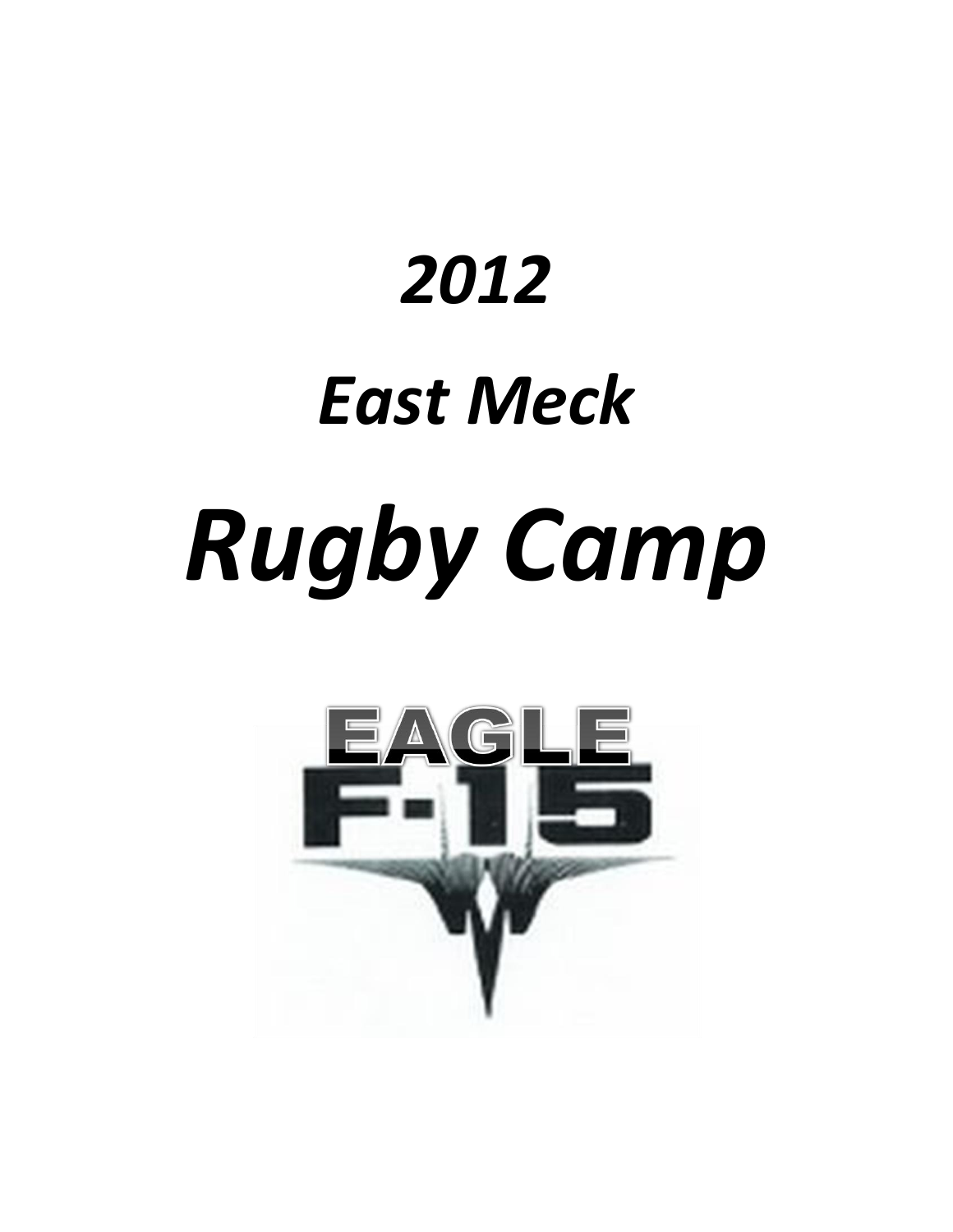### Welcome to the East Meck Rugby Camp

We are planning a great weekend up in the mountains of North Carolina, so we need you to be prepared in mind, body and soul for this adventure. Thanks for joining us.

### **What to bring**

Rugby Gear

- Mouth guard
- 4 Practice tshirts
- Athletic/rugby shorts
- Sweat pants and sweatshirts
- 5 pairs of socks
- Extra sweat pants

### Regular Clothe

- Rain jackets
- Rain gear
- Sweater
- Pants
- Underwear
- Extra socks
- Hat
- **•** Gloves

### Foot Wear

- Running shoes  $\bullet$
- Cleats
- Boots
- Sandals

### **Others**

- Sleeping bag/ blankets/bed sheets/pillow, if it goes inside your bag
- Duffel bag
- Plastic bags for wet clothes
- Toiletries including towel
- Notebook/Pencils
- Lotion/sun glasses/ bandana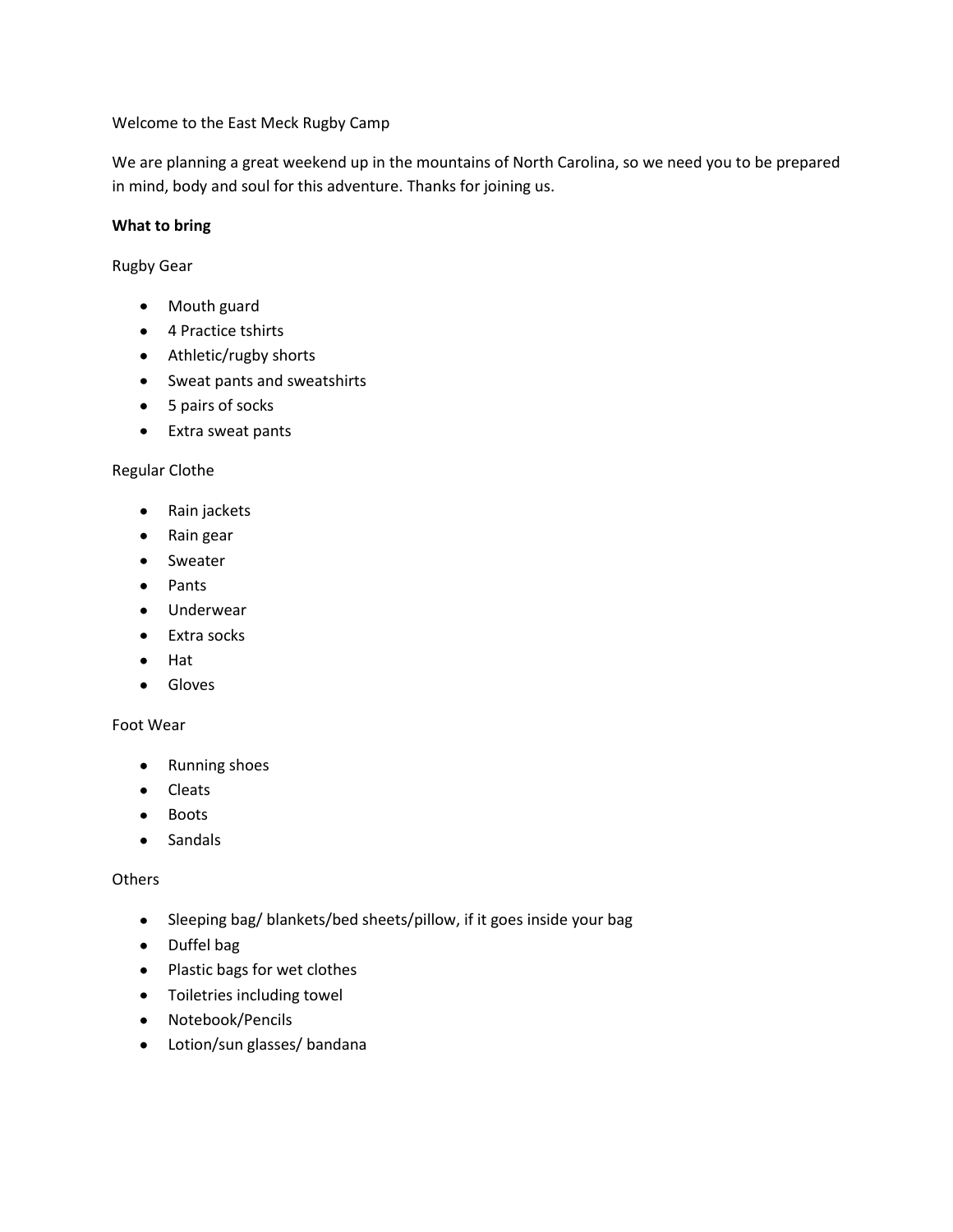| <b>Friday Itinerary</b>                          |                                                                                   |
|--------------------------------------------------|-----------------------------------------------------------------------------------|
| 6:30 AM<br>classes as a regular day.             | Bring your bags to room 603 in the morning. There will be a place for them .Go to |
| $2:15$ PM                                        | Come back to my room as soon as the school is over for a lunch meeting            |
| $3:30$ PM                                        | Departure to Camp                                                                 |
| 6:30 PM                                          | Arrival to Camp                                                                   |
| The rest of the Itinerary will be given at Camp. |                                                                                   |
| Dinner time will also be announced at Camp.      |                                                                                   |

### **Camp Expectations**

Character is what a person is inside. Our character is revealed by how we act when we think no one else is looking. A person of character has good ethical values that distinguish right from wrong and a strong commitment to do what is right. By showing respect and taking ownership of your actions, you demonstrate character, gain knowledge, and enjoy success! That is what East Meck Rugby is all about.

### **Trustworthiness**

Be honest. Honesty is being truthful in actions and words and accomplishing goals fairly.

- Attend all planned activities. Do not to be in cabins or any unsupervise area on camp during presentation times.
- Players are not to leave the camp at all.
- No players is to be away from his cabin after lights out.
- Drugs, alcoholic beverages, and tobacco products are forbidden.
- Cell phones will be off and turned on to call home an report during assigned times. Phones must be turned off and stored away at other times during the day.

### **Respect**

### Be respectful.

• Treat others the way you want to be treated, being courteous in actions and words when someone else is speaking.

- Do not bully or exclude others from the group.
- To not show rudeness in word or action. Do not use profanity.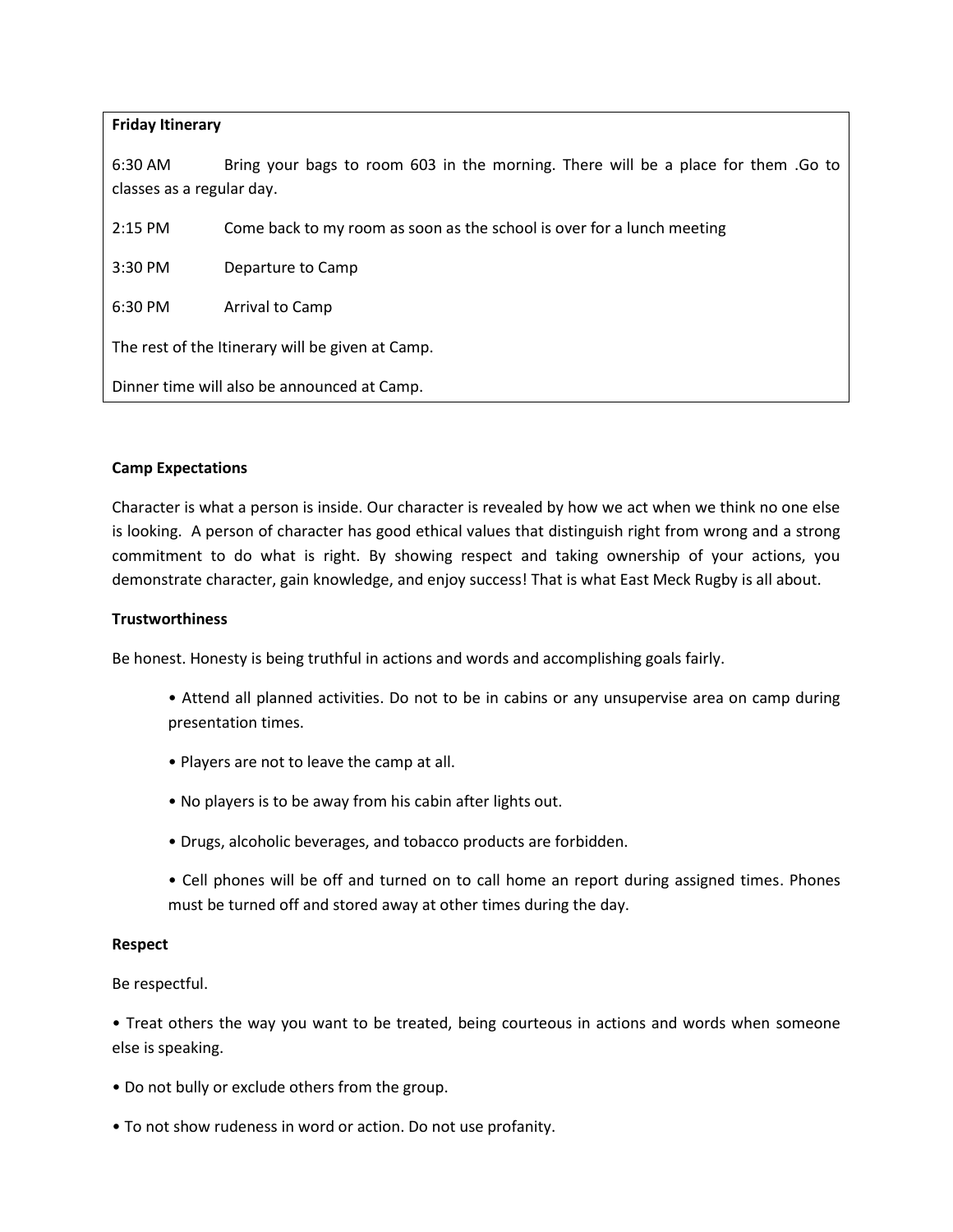### **Responsibility**

Pursue excellence.

- Do your best.
- Try something new with enthusiasm and a positive attitude.

### **Fairness**

Be fair.

• Be open‐minded and listen to other people's opinions, even when they are different than yours.

### **Caring**

Care about others.

• "Build up" your teammates; don't "tear them down." Tell someone when he does a good job or has a good idea.

• Resist name calling or put downs.

### **Citizenship**

Do your share.

• Protect our camp environment by picking up after yourself.

**Be prepared to give your 110%, learn a lot and have great FUN**